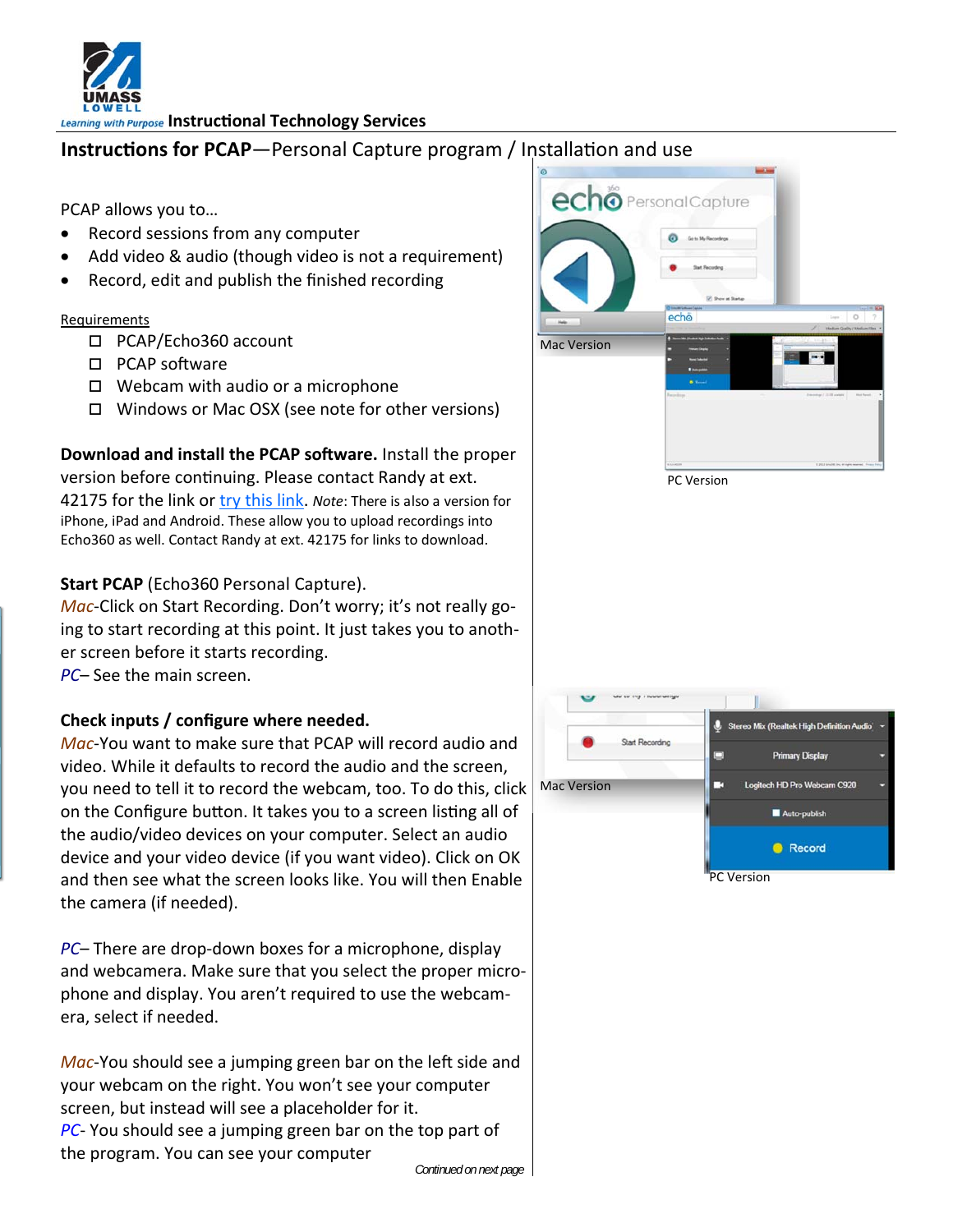

**Learning with Purpose Instructional Technology Services** 

screen on the left-hand side and video (if selected) on the right.

Ready to record something? Gather your presentation materials, clear your throat, take a deep breath and let's start the process!

### **Start Recording.**

You can now start to record by clicking on the Record Bar (PC) or the Start Recording button (Mac). You should get a popup screen that gives you a countdown Ɵmer, then a smaller notification confirming that the recording has started. Don't worry about the beginning of the recording as you can edit out that later. The PCAP window disappears allow‐ ing you to bring up any presentation materials (PowerPoint, Keynote, Word, etc.) that you'll use. You won't see the webcam image, as it's recording. Just go ahead and talk to your screen (I know, that's difficult). Move ahead like you would present normally.

#### **Pause recording.**

You can pause the recording by restoring the window and pressing the pause button or do a right-click on the icon and select Pause.

#### **End recording.**

*Mac*‐ To stop your recording, select the PCAP icon and tell it to stop the recording. You will taken immediately to the ed‐ iting screen.

*PC*– To stop the recording, click on the icon to bring up the application and choose Stop Recording. You will now see the recording listed underneath the main screen.

#### **Edit a Recording—***Mac***.**

*Mac*- Your screen that was recorded is on the left-hand side of the screen and your image (if you recorded it) is on the right. The red triangle represents a playing head, that is where you are in the recording. You can grab the red triangle and move it to the right to move ahead in your recording and move it to the left to go to the beginning. There is a play button on the lower left-hand side along with a stop button and volume control.

#### **Edit a Recording—***PC***.**

*PC*– To enter the editor, select the icon listed by your record‐ ing. Your screen that was recorded is on the left-hand side of **Instructions for PCAP**—Personal Capture program / Installation and use page two page two

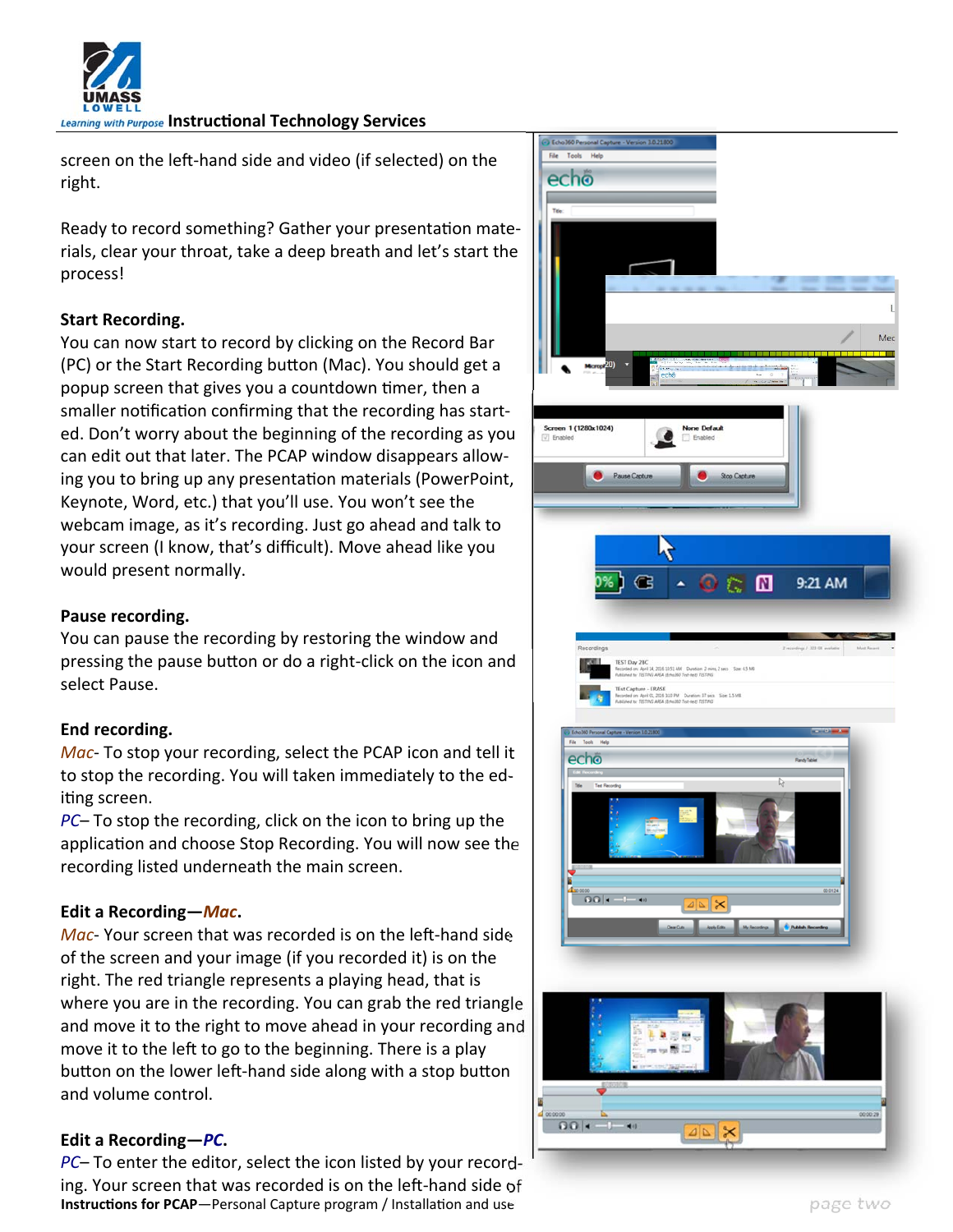

**Learning with Purpose Instructional Technology Services** 

the screen and your image (if you recorded it) is on the right. The vertical line represents a playback marker, that is where you are in the recording. You can move the line and move it to the right to move ahead in your recording and move it to the left to go to the beginning. There is a play button on the lower middle side along with a stop button and volume control.

# **Geƫng rid of the beginning of the recording.**

If you want to edit out the very beginning of the recording, press the play button or move the triangle to where you wish, then press play. When you find the spot where you want to session to really start, press pause (not stop). See the two other triangles? Those represent markers to indicate where the beginning of the part you don't want will be and the end of the segment to be erased. Here's a shortcut; you are paused where you want the recording to really start. Press the rightmost triangle next to the scissors. This will se‐ lect all of the session before the red triangle playback and remove it. You can restore it by clicking on the Clear Cuts button if you make a mistake.

### **Geƫng rid of the end of the recording.**

It's just the same as above, but you select the left-most triangle. You then move the small right triangle to the end of the recording. Press the scissors button and you have removed the end of the recording.

# **Removing a middle section of the recording.**

This involves you first finding where you want the bad re‐ cording segment begins and using the left triangle, then selecting that same triangle next to the scissors. Mark the end of the bad segment the same way, but with moving the right triangle and selecting the right triangle next to the scissors. Sounding complicated? Try it and see that it's not that diffi‐ cult.

You can make multiple edit cuts within the same recording. Each segment will be marked and removed. Again, you can press the Clear Cuts button to restore all of the original session. PCAP doesn't list each removed segment, it just marks them on the timeline. To see a list of each marked segment, you need to use the echo360 editor on the server (covered in another editing lesson). See note\*.



b